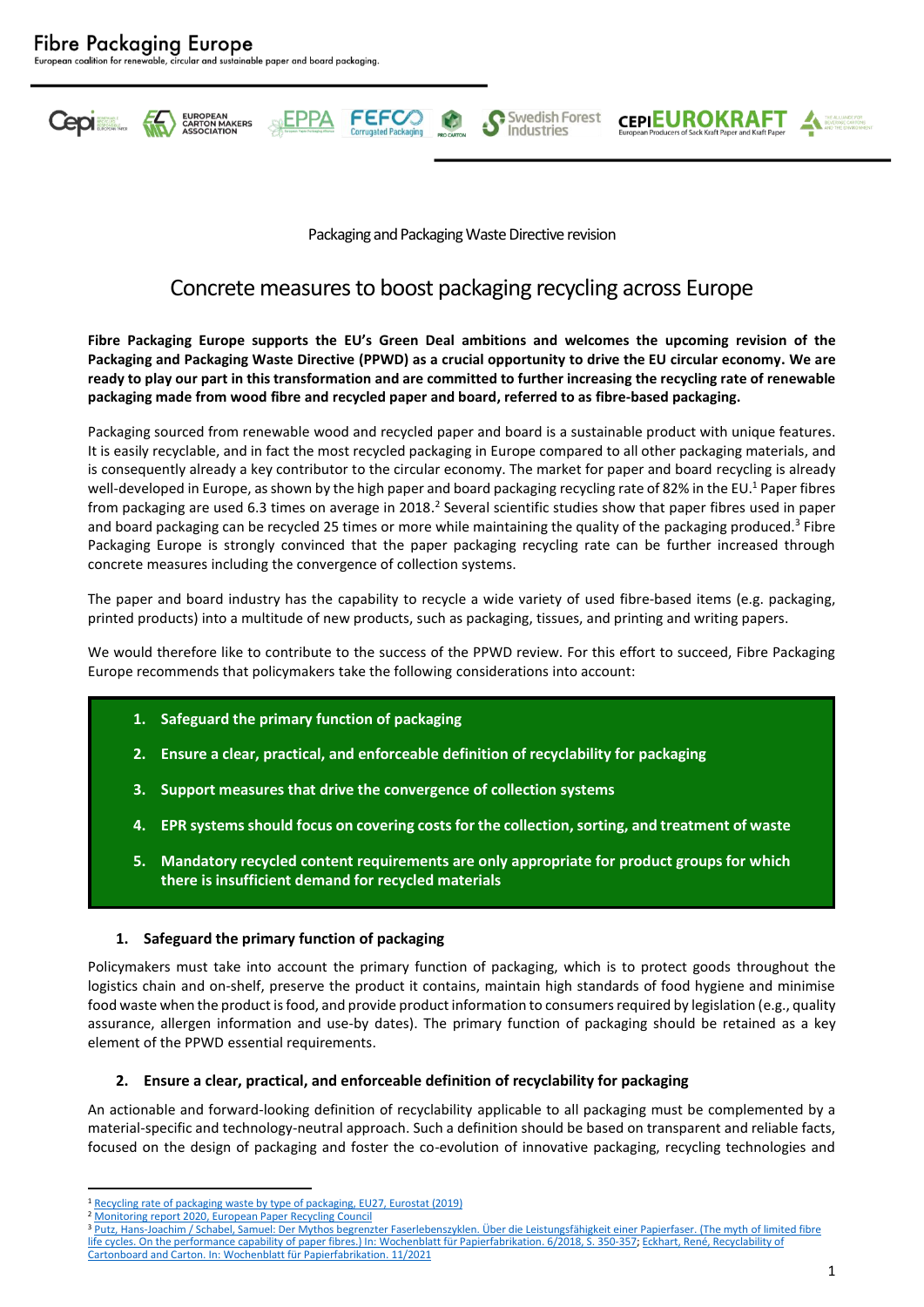infrastructure. Product and material specificities need to be accounted for. For example, packaging that protects perishable food has different design requirements from other packaging, e.g. a milk carton requires a different design from a water bottle.

Therefore, the definition of recyclability for fibre-based packaging should read as follows:

"*The individual suitability of a paper-based packaging for its factual reprocessing in the post-use phase into new paper and board; factual means that separate collection (where relevant and followed by sorting) into EN 643 grades and final recycling takes place on an industrial scale.*"

Fibre Packaging Europe supports the adoption of existing standards and industry guidance documents to improve the recyclability of packaging. In the case of paper and board, the EN 643 (European List of Standard Grades of Paper and Board for Recycling) defines the composition and tolerance levels for non-paper components and unwanted materials. In addition, our industry has developed Paper-Based Packaging Recyclability Guidelines<sup>4</sup> to support the value chain in the design of paper and board packaging that is recyclable.

### **3. Support measures that drive the convergence of collection systems**

The greatest barrier to increasing paper and board recycling rates is the divergence among collection systems for paper and board at source. Paper and board need to be collected separate from residual waste as well as from other recyclables such as plastic, metal or glass.<sup>5</sup> Separate collection of paper ensures that fibres are fed back into the paper recycling loop; enhances the quality of fibres by preventing soiling caused by other waste materials; and increases the economic value of secondary raw materials.

### **4. EPR systems should focus on covering costs for the collection, sorting, and recycling**

Extended Producer Responsibility (EPR) systems can support increases in the recyclability of packaging, which will significantly contribute to creating a valuable stream of secondary raw materials.

EPR systems should focus on the main objective: ensuring that the costs of collection, sorting and recycling are covered in case they are not covered by the value of the secondary raw material obtained (net-cost principle). This way, packaging recyclability can be improved, as recyclability is a pre-condition for obtaining a valuable secondary raw material after collection and sorting.

The Recyclability Guidelines<sup>6</sup> for paper-based packaging our industry has developed should also be taken into consideration for EPR systems. It is also important that any assessment of Design for Recycling should include consultations with the recycling value chain. The paper and board recycling, manufacturing and converting industry has produced guidelines to specify and design fibre-based packaging to ensure high-quality recycling.<sup>7</sup>

## **5. Mandatory recycled content requirements are only appropriate for product groups for which there is insufficient demand for recycled materials**

The Circular Economy Action Plan proposes mandatory requirements for recycled content for plastic packaging to boost the demand and uptake of recycled content and develop secondary raw material markets.

Mandatory measures would not be appropriate for paper and board packaging as the demand for recycled wood fibre is already very high in Europe. In 2020 in Europe (EU27, UK, Norway and Switzerland), 49.6 million tonnes of paper for recycling were used to make new paper and board products out of 56.1 million collected.<sup>8</sup> Both fresh and recycled fibres are sustainable and needed to satisfy customer needs or desired product specifications. For example, while corrugated board packaging contains on average 89% recycled content,<sup>9</sup> takeaway food packaging requires 100% fresh fibres for safety reasons. The high recycling rate of paper and board packaging (82%<sup>10</sup>) suggests a high uptake of recycled content as well as high quality of secondary raw materials. A well-functioning recycling loop needs a continuous flow of fresh fibres.

Mandatory recycled content would disrupt the efficient operation of existing recycling systems. There is already a strong market demand for recycled content in paper and board packaging and the value chain remains committed to increase

<sup>4</sup> [Cepi, CITPA, ACE, FEFCO \(2019\). Paper-Based Packaging Recyclability Guidelines](https://www.cepi.org/wp-content/uploads/2020/10/Cepi_recyclability-guidelines.pdf)

<sup>5</sup> Harmonisation at EU-level of separate waste collection systems used locally in member states should focus on situations where certain fractions are not yet collected separately from residual waste and/or other recyclables, and avoid disrupting well-functioning systems.

<sup>6</sup> [Cepi, CITPA, ACE, FEFCO \(2019\). Paper-Based Packaging Recyclability Guidelines](https://www.cepi.org/wp-content/uploads/2020/10/Cepi_recyclability-guidelines.pdf)

<sup>&</sup>lt;sup>7</sup> [Ibid.](https://www.cepi.org/wp-content/uploads/2020/10/Cepi_recyclability-guidelines.pdf)

<sup>8</sup> [European Pulp & Paper Industry Key Statistics, 2020](https://www.cepi.org/wp-content/uploads/2021/07/Key-Stats-2020-FINAL.pdf)

<sup>9</sup> [European Database for Corrugated Board Life Cycle Studies, 2018](https://www.fefco.org/download/file/fid/2626)

<sup>&</sup>lt;sup>10</sup> [Recycling rate of packaging waste by type of packaging, EU27, Eurostat \(2019\)](https://ec.europa.eu/eurostat/databrowser/view/ENV_WASPACR__custom_1717115/bookmark/table?lang=en&bookmarkId=d73804e4-e7d8-464d-9d5d-c9f1019d3fcf)